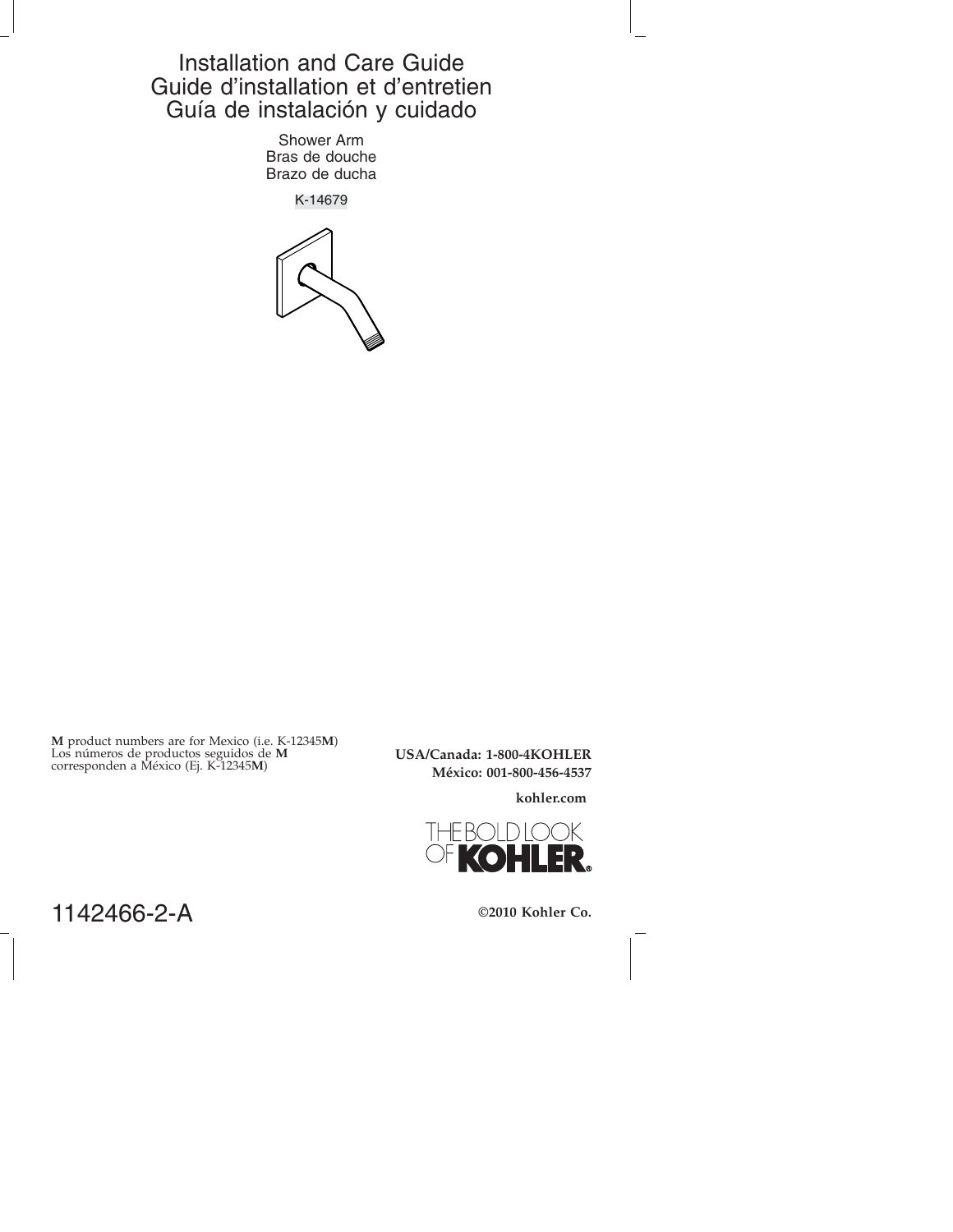## **Tools/Outils/Herramientas**





Llave de correa Thread Sealant Tape Joint d'étanchéité pour filetage Cinta selladora de roscas

Strap Wrench Clé à sangle

100% Silicone Sealant Mastic à la silicone à 100% Sellador 100% de silicona

Rags **Chiffons** Trapos

## **Important Information**

**IMPORTANT!** To ensure shower arm is free of any debris, thoroughly rinse the inside before attaching the showerhead.

- $\Box$  Observe all local plumbing and building codes.
- $\Box$ The finished wall or bath/shower unit must be installed prior to installing this product.

## **Informations importantes**

**IMPORTANT!** Pour assurer que le bras de la douche est exempt de tous débris, bien rincer l'intérieur avant d'attacher la pomme de la douche.

- Respecter tous les codes de plomberie et de bâtiment locaux.
- $\Box$ Le mur fini ou la baignoire/douche doivent être installés avant d'installer ce produit.

## **Información importante**

**¡IMPORTANTE!** Para asegurar que el brazo de ducha esté libre de partículas, enjuague bien el interior antes de fijar la cabeza de ducha.

- Cumpla con todos los códigos locales de plomería y construcción.
- $\Box$ La pared acabada o la unidad de bañera/ducha debe instalarse antes de instalar este producto.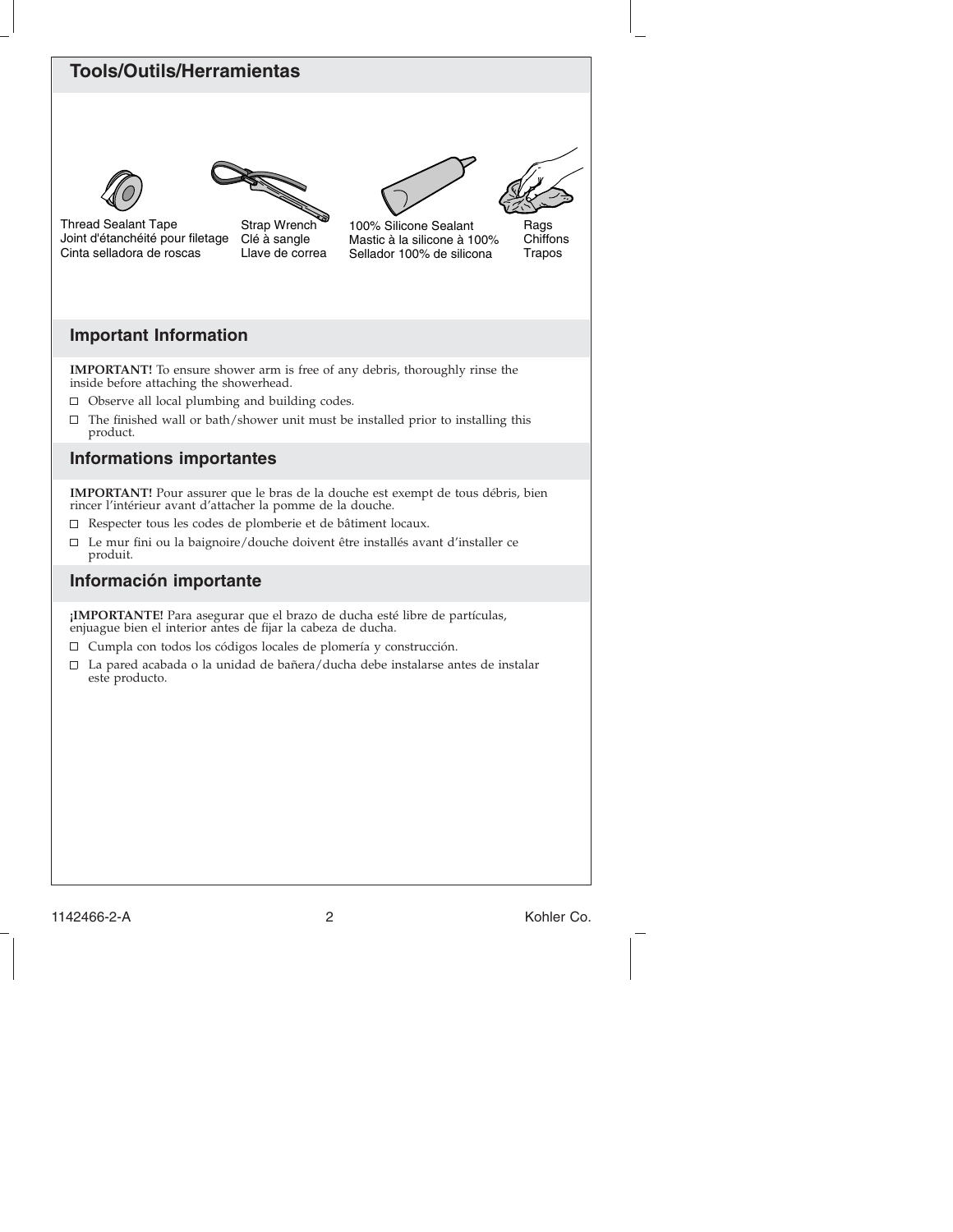

Kohler Co. 3 1142466-2-A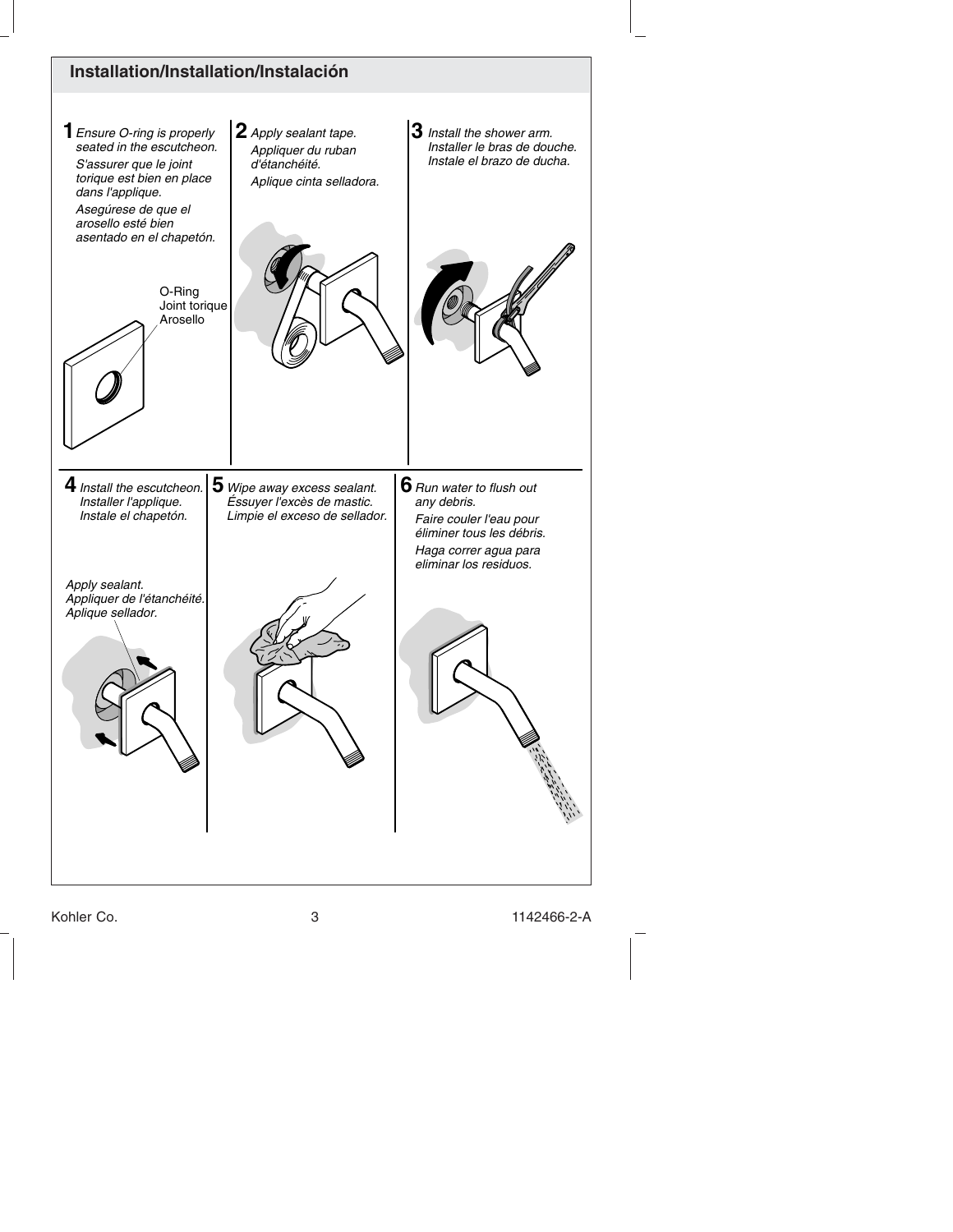## **Care and Cleaning**

For best results, keep the following in mind when caring for your KOHLER product:

- Use a mild detergent such as liquid dishwashing soap and warm water for cleaning. Do not use abrasive cleaners that may scratch or dull the surface.
- Carefully read the cleaner product label to ensure the cleaner is safe for use on the material.
- Always test your cleaning solution on an inconspicuous area before applying to the entire surface.
- Do not allow cleaners to sit or soak on the surface.
- Wipe surfaces clean and rinse completely with water immediately after cleaner application. Rinse and dry any overspray that lands on nearby surfaces.
- Use a soft, dampened sponge or cloth. Never use an abrasive material such as a brush or scouring pad to clean surfaces.

For detailed cleaning information and products to consider, visit www.kohler.com/clean. To order Care & Cleaning information, call 1-800-456-4537.

## **Entretien et nettoyage**

Pour de meilleurs résultats, prendre ce qui suit en considération lors de l'entretien de votre produit KOHLER:

- Utiliser un détergent doux tel que liquide pour vaisselle et de l'eau chaude pour nettoyer. Ne pas utiliser de nettoyants abrasifs car ils pourraient rayer ou abîmer la surface.
- Lire attentivement l'étiquette du produit de nettoyage pour vérifier qu'il soit adéquat à utiliser sur le matériau
- Toujours tester la solution de nettoyage sur une surface la moins évidente avant de l'appliquer sur la totalité de la surface.
- Ne pas permettre aux nettoyants de reposer sur la surface.
- Essuyer les surfaces et rincer complètement avec de l'eau immédiatement après l'application du nettoyant. Rincer et sécher tout éclaboussement sur les surfaces avoisinantes.
- Utiliser une éponge ou un chiffon doux et humide. Ne jamais utiliser de matériau abrasif tel qu'une brosse ou une éponge à récurer pour nettoyer les surfaces.

Pour l'information détaillée de nettoyage et des produits à considérer, visiter www.kohler.com/clean. Pour commander des informations d'entretien et de nettoyage, composer le 1-800-456-4537.

## **Cuidado y limpieza**

Para obtener los mejores resultados, tenga presente lo siguiente al limpiar su producto KOHLER:

- Para la limpieza, utilice solamente un detergente suave como el jabón líquido para lavar platos y agua tibia. No utilice limpiadores abrasivos que puedan rayar u opacar la superficie.
- Lea atentamente la etiqueta del producto de limpieza para asegurar que no presente riesgos al usarse en el material.
- Siempre pruebe la solución de limpieza en un área oculta antes de aplicarla a toda la superficie.
- No deje por tiempo prolongado los limpiadores en la superficie.
- Limpie con un trapo y enjuague completa e inmediatamente con agua después de aplicar limpiadores. Enjuague y seque las superficies cercanas que se hayan rociado.
- Utilice una esponja o trapo suave y húmedo. Para limpiar las superficies nunca utilice materiales abrasivos como cepillos o estropajos de tallar.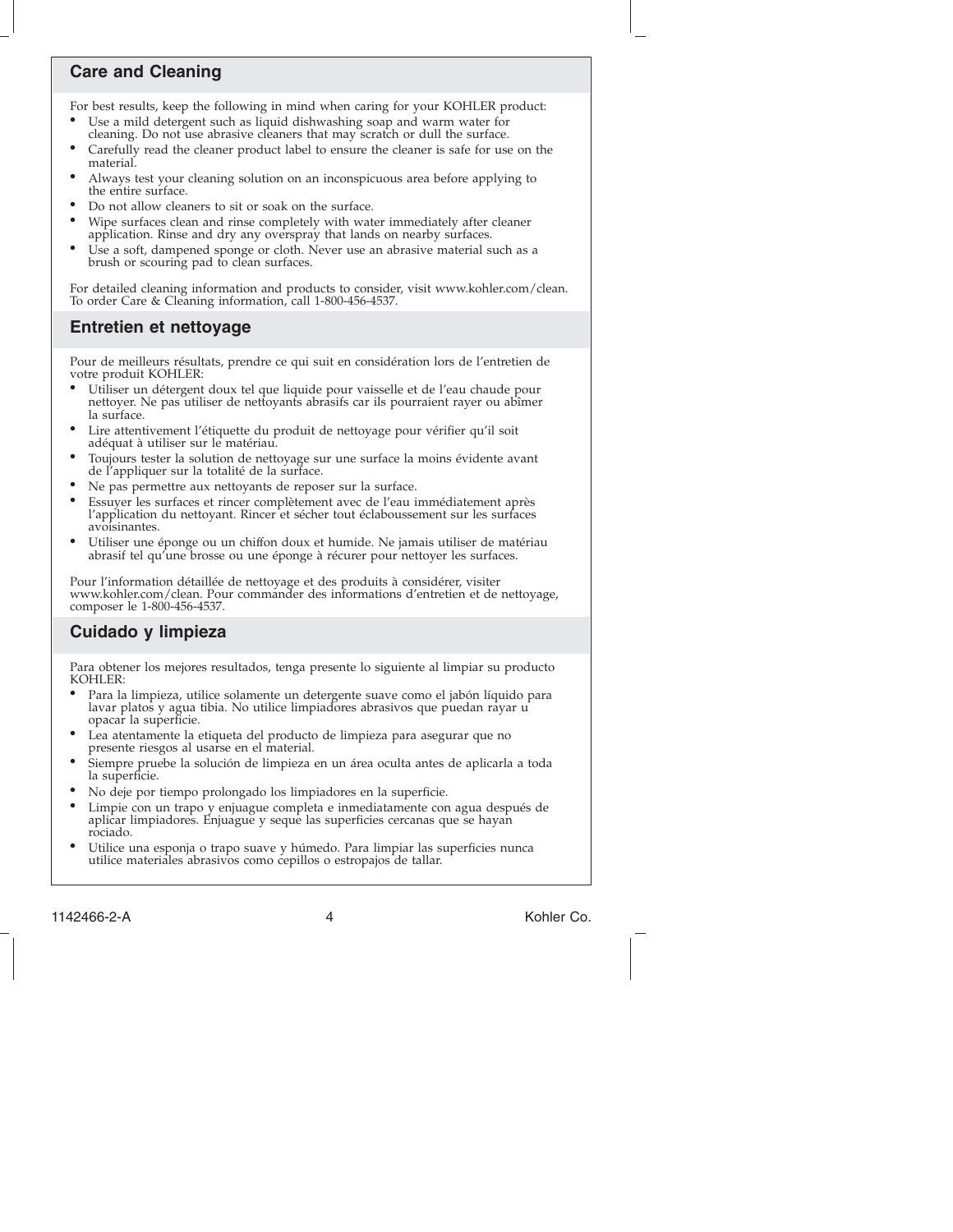### **Cuidado y limpieza (cont.)**

Para obtener información detallada de limpieza y los limpiadores a considerar, visite www.kohler.com/clean. Para solicitar información sobre el cuidado y la limpieza, llame al 1-800-456-4537.

#### **Warranty**

#### **KOHLER® Faucet Lifetime Limited Warranty**

Kohler Co. warrants its Faucets\* manufactured after January 1, 1997, to be leak and drip free during normal residential use for as long as the original consumer purchaser owns his or her home. If the Faucet should leak or drip during normal use, Kohler Co. will,<br>free of charge, mail to the purchaser the cartridge necessary to put the Faucet in good<br>working condition. This warranty applies only t

Kohler Co. also warrants all other aspects of the faucet or accessories ("Faucet")\*, (except gold, non-Vibrant<sub>®</sub>, non-chrome finishes) to be free of defects in material and workmanship during normal residential use for as long as the original consumer purchaser owns his or her home. This warranty applies only to Kohler Faucets installed in North America. If a defect is found in normal residential use, Kohler Co. will, at its election, repair, provide a replacement part or product, or make appropriate adjustment. Damage to a product caused by accident, misuse, or abuse is not covered by this warranty. Improper care and cleaning will void the warranty\*\*. Proof of purchase<br>(original sales receipt) must be provided to Kohler Co. with all warranty claims. Kohler<br>Co. is not responsible for labor charges, installati costs. In no event shall the liability of Kohler Co. exceed the purchase price of the Faucet.

If the Faucet is used commercially or is installed outside of North America, or if the finish is gold, non-Vibrant or a painted or powder coated color finish, Kohler Co. warrants the Faucet to be free from defects in material and workmanship for one (1) year from the date the product is installed, under Kohler Co.'s standard one-year limited warranty.

If you believe that you have a warranty claim, contact Kohler Co., either through your Dealer, Plumbing Contractor, Home Center or E-tailer, or by writing Kohler Co., Attn.: Customer Care Center, 444 Highland Drive, Kohler, WI 53044, USA. Please be sure to provide all pertinent information regarding your claim, including a complete description of the problem, the product, model number, color, finish, the date the product was purchased and from whom the product was purchased. Also include your original invoice. For other information, or to obtain the name and address of the service and repair facility nearest you, call 1-800-4-KOHLER (1-800-456-4537) from within the USA and Canada, and 001-800-456-4537 from within Mexico, or visit www.kohler.com within the USA, www.ca.kohler.com from within Canada, or www.mx.kohler.com in Mexico.

**KOHLER CO. AND/OR SELLER ARE PROVIDING THESE WARRANTIES IN LIEU OF ALL OTHER WARRANTIES, EXPRESSED OR IMPLIED, INCLUDING BUT NOT LIMITED TO THE IMPLIED WARRANTIES OF MERCHANTABILITY AND FITNESS FOR A PARTICULAR PURPOSE. KOHLER CO. AND/OR SELLER DISCLAIM ALL LIABILITY FOR SPECIAL, INCIDENTAL OR CONSEQUENTIAL DAMAGES. Some states/provinces do not allow limitations of how long an implied warranty lasts or the exclusion or limitation of such damages, so these limitations and exclusions may not apply to you. This warranty gives the consumer specific legal rights. You may also have other rights that vary from state/province to state/province.**

#### **This is Kohler Co.'s exclusive written warranty.**

\*Trend<sub>®</sub> faucets, MasterShower™ tower, BodySpa™ systems and components;<br>WaterHaven™ tower, systems and components; Tripoint™ faucets, Polished Gold, non-Vibrant and painted or powder coated finishes, fittings; all items within the ″Fixture Related" section of the Kohler Faucets Price Book, drains, Duostrainer® sink strainers,

Kohler Co. 5 1142466-2-A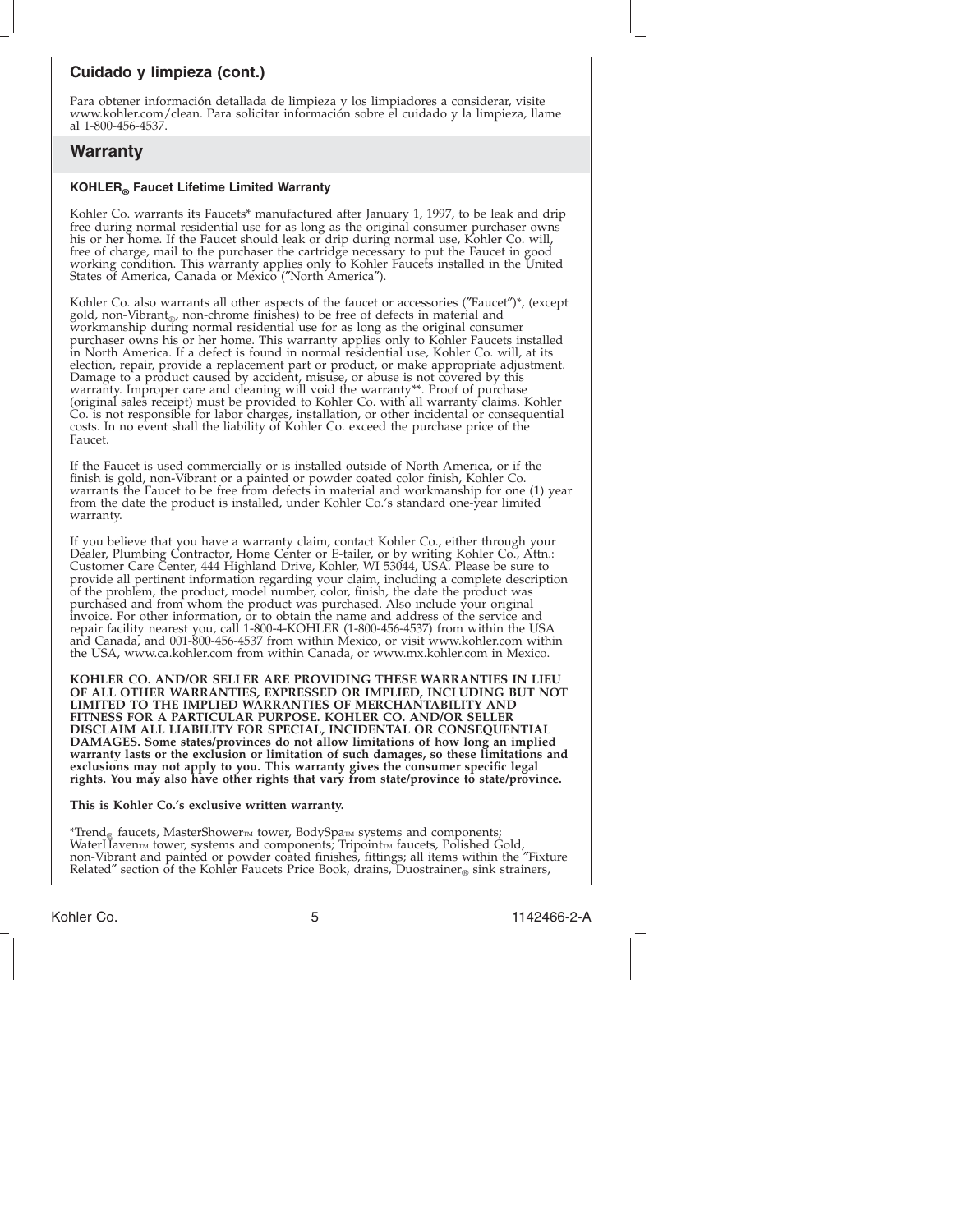#### **Warranty (cont.)**

soap/lotion dispensers; and faucets used in commercial settings, and outside North America, are covered by Kohler Co.'s one-year limited warranty.

\*\*Never use cleaners containing abrasive cleansers, ammonia, bleach, acids, waxes, alcohol, solvents or other products not recommended for chrome. This will void the warranty.

### **Garantie**

#### Garantie limitée à vie du robinet KOHLER®

Kohler Co. garantit que ses Robinets\* fabriqués après le 1 Janvier 1997 ne fuient pas et ne gouttent pas pendant une utilisation normale à domicile, aussi longtemps que l'acquéreur initial est le propriétaire de la maison. Si le Robinet goutte ou présente des fuites en cours d'utilisation normale, Kohler Co. vous enverra par courrier, sans frais, la cartouche nécessaire pour réparer le Robinet. Cette garantie s'applique uniquement aux robinets Kohler installés aux É.-U., au Canada ou au Mexique (″Amérique du Nord″).

Kohler garantit aussi que toutes les autres caractéristiques du robinet ou accessoires ("Robinet")\*, (à l'exception des finitions dorées, Vibrants<sub>®</sub>, non-chrome) sont exemptes de<br>défauts de matériau et de fabrication durant l'utilisation résidentielle normale, tant que l'acquéreur initial est propriétaire de son domicile. Cette garantie s'applique uniquement aux Robinets Kohler installés aux Amérique du Nord. Si un défaut est décelé en cours d'usage normal domestique, Kohler Co. décidera à sa discrétion, de réparer, de<br>remplacer ou d'effectuer les réglages appropriés. Cette garantie n'offre pas de protection<br>reontre les dommages causés par accident, mauvais us garantie. Kohler Co. n'est pas responsable des coûts de main-d'œuvre, d'installation ou d'autres frais particuliers, accessoires ou indirects. La responsabilité de Kohler Co. n'excédera en aucun cas le prix d'achat du robinet.

Si le robinet est utilisé commercialement ou s'il est installé hors d'Amérique du Nord, ou si la finition est dorée, non-Vibrant, peinte ou revêtue d'une poudre, Kohler Co. garantit le robinet contre toute défectuosité de matériel et de fabrication pour un (1) an à partir de la date d'installation du produit, sous les termes de la garantie limitée standard d'un an de Kohler Co.

Pour vous prévaloir d'une indemnisation en vertu de cette garantie, veuillez contacter Kohler Co. par l'intermédiaire de votre vendeur, plombier, centre de rénovation ou revendeur par internet, ou bien par écrit à l'adresse suivante Kohler Co., Attn.: Customer Care Center, 444 Highland Drive, Kohler, WI 53044, USA. Veuillez vous assurer de fournir tous les renseignements pertinents à votre demande d'indemnité, y compris une description complète du problème et du produit, le numéro de modèle, sa couleur, sa finition, la date et le lieu d'achat du produit. Joindre également l'original de la facture. Pour plus de renseignements ou pour demander les coordonnées du centre de réparation le plus proche, composer le 1-800-4-KOHLER (1-800-456-4537) à partir des É.U. et du Canada, et le 001-800-456-4537 à partir du Mexique, se rendre au site www.kohler.com à partir des États-Unis, www.ca.kohler.com au Canada, ou www.mx.kohler.com au Mexique.

**KOHLER CO. ET/OU LE REVENDEUR FOURNISSENT CES GARANTIES AU LIEU DE TOUTES AUTRES GARANTIES, EXPRESSES OU TACITES, Y COMPRIS LES GARANTIES IMPLICITES MARCHANDES ET D'APTITUDE À UN EMPLOI PARTICULIER. KOHLER CO. ET/OU LE REVENDEUR DÉCLINENT TOUTE RESPONSABILITÉ CONTRE LES DOMMAGES PARTICULIERS, IMPRÉVUS OU DE** CIRCONSTANCE. Certains états/provinces ne permettent pas de limitations de durée<br>ou l'exclusion ou limitation de tels dommages qui pourraient ne pas s'appliquer dans<br>votre cas. La présente garantie accorde au consommateur **Vous pouvez également avoir d'autres droits qui varient d'un état/province à l'autre.**

1142466-2-A 6 Kohler Co.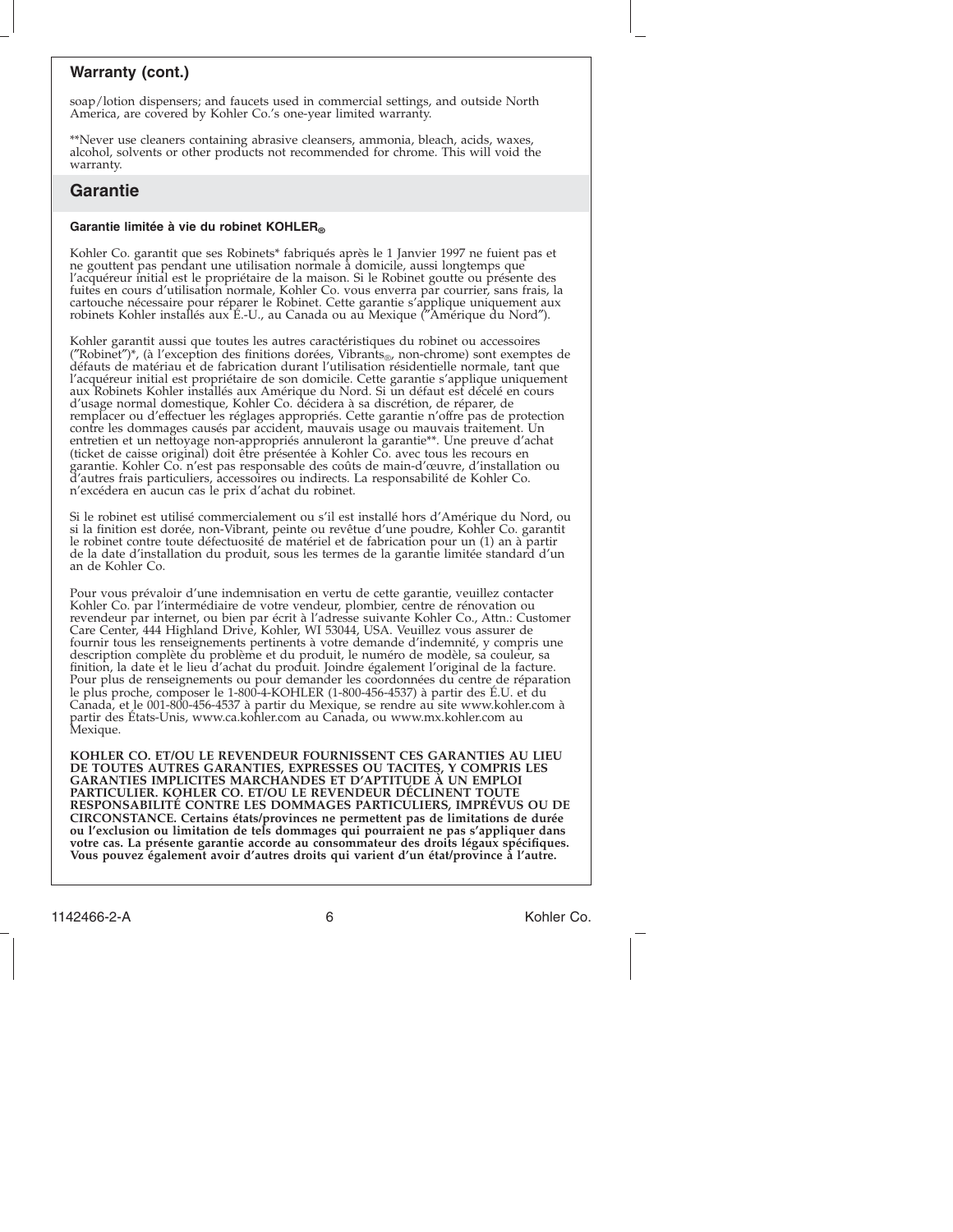### **Garantie (cont.)**

#### **Ceci constitue la garantie écrite exclusive de Kohler Co.**

\*Les robinets Trend®; colonne MasterShowerm; systèmes et composants BodySpam; colonne WaterHaven<sub>TM</sub>, systèmes et composants; les robinets Tripoint<sub>IM</sub>, la finition dorée, non Vibrant et peinte ou revêtu finition couleur; les raccords; tous les articles de la section ″Lié à l'appareil″ du catalogue des prix des robinets Kohler, drains, crépines d'évier Duostrainer<sub>®</sub>, distributeurs de savon/lotion; et robinets utilisés dans des milieux commerciaux et hors d'Amérique du Nord, sont couverts par la garantie limitée d'un an de Kohler Co.

\*\*Ne jamais utiliser de nettoyants contenant des agents abrasifs, de l'ammoniaque, de l'eau de Javel, des acides, des cires, de l'alcool, des dissolvants ou autres produits non-recommandés pour le chrome. Ceci annulera la garantie.

#### **Garantía**

#### **Garantía limitada de por vida para la grifería KOHLER®**

Kohler Co. garantiza que la Grifería\* fabricada después del 1 de enero de 1997 está libre de problemas de fugas y goteo durante el uso residencial normal, mientras el comprador consumidor original sea el propietario de la casa. En caso de que la Grifería presente fugas o goteo durante el uso normal, Kohler Co. enviará por correo y sin ningún cargo al comprador original, el cartucho necesario para que la Grifería funcione correctamente. Esta garantía se aplica sólo a la Grifería Kohler instalada en los Estados Unidos de América, Canadá o México (″Norteamérica″).

Kohler Co. también garantiza que todas las demás características de la grifería o<br>accesorios ("Grifería")\*, (excepto el acabado de oro, que no sea Vibrant<sub>®</sub>, o que no sea de<br>cromo) están libres de defectos de material y m garantía se aplica sólo a las Griferías Kohler instaladas en Norteamérica. Si el producto presenta defectos durante el uso residencial normal, Kohler Co., a su criterio, reparará, proveerá el repuesto o el producto, o realizará los ajustes pertinentes. Esta garantía no<br>cubre daños causados por accidentes, abuso o uso indebido del producto. El cuidado y la<br>limpieza indebidos anularán la garantía\*\*. A hace responsable por los gastos de mano de obra, instalación u otros gastos incidentales o indirectos. En ningún caso la responsabilidad de Kohler Co. excederá el precio de compra de la Grifería.

Si la Grifería se utiliza comercialmente o se instala fuera del territorio de Norteamérica, o si el acabado es de oro, no es Vibrant o un acabado de color con revestimiento de pintura o polvo, Kohler Co. garantiza que la Grifería está libre de defectos de material y mano de obra por un (1) año, a partir de la fecha de instalación, bajo la garantía limitada de un año estándar de Kohler Co.

Si usted considera que tiene una reclamación en virtud de la garantía, comuníquese con Kohler Co., ya sea a través de su distribuidor, contratista de plomería o distribuidor a<br>través de Internet, o escriba a Kohler Co., Attn: Customer Care Center, 444 Highland<br>Drive, Kohler, WI 53044, USA. Por favor, asegúre pertinente a su reclamación, incluyendo una descripción completa del problema, producto, número de modelo, color, acabado, fecha y lugar de compra del producto. También incluya el recibo de compra original. Para información adicional, o para obtener el nombre y dirección del lugar de reparación y servicio más cercano a usted, llame al 1-800-4-KOHLER (1-800-456-4537) desde los Estados Unidos y Canadá y al 001-800-456-4537 desde México o visite www.kohler.com dentro de los Estado Unidos, www.ca.kohler.com desde Canadá, o www.mx.kohler.com en México.

#### **KOHLER CO. Y/O EL VENDEDOR OFRECE ESTAS GARANTÍAS QUE**

Kohler Co. 7 1142466-2-A